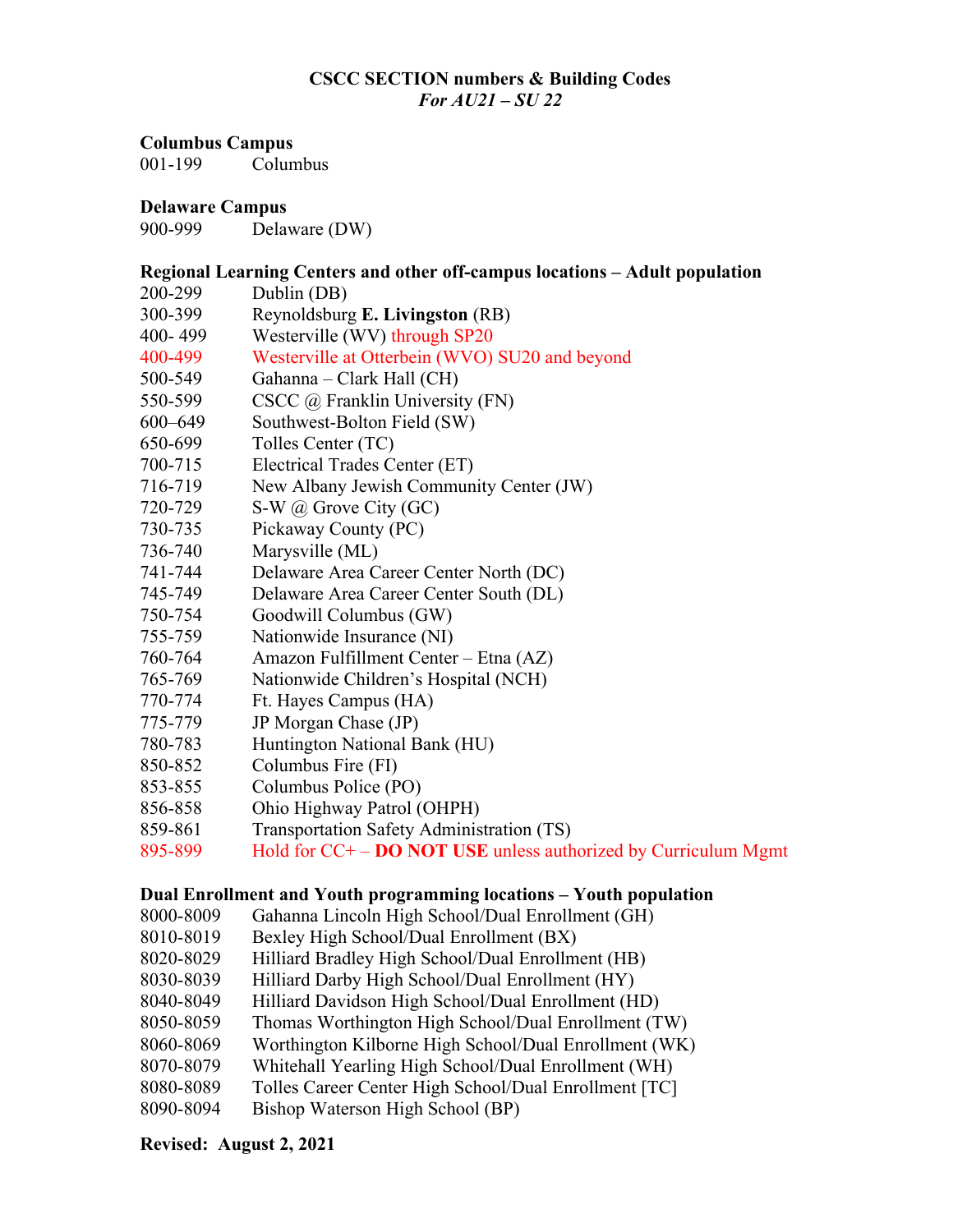8095-8099 Eastmoor Academy (EA) 8100-8109 Reynoldsburg High School/Dual Enrollment *Summit location* **(RS)** 8110-8119 CCS Downtown High School/Dual Enrollment (DT) 8120-8129 Big Walnut High School/Dual Enrollment (BW) 8130-8139 Delaware Hayes High School/Dual Enrollment (DY) 8140-8144 Youth Build Columbus (YB) 8145-8149 Youth Build of Vinton County (YV) 8150-8159 Olentangy High School/Dual Enrollment @ Delaware Campus [DW] 8160-8164 Olentangy High School/Dual Enrollment (OY) 8165-8169 Delaware Area Career Center North [DC] 8170-8174 Delaware Area Career Center South [DL] 8175-8179 Canal Winchester High School (CW) 8180-8184 KIPP Columbus (KI) **8185-8189 Do Not Use for 2018-2019 was Dublin Scioto High School (DS)** 8190-8194 Grandview Heights High School (GV) 8200-8204 New Albany High School (NA) 8205-8209 Pickerington Central High School (CP) 8210-8214 Pickerington North High School (NP) 8215-8219 Westerville Central High School (WC) 8220-8224 Reynoldsburg Summit High School *@ E. Livingston/RLC* [RB] 8225-8229 Africentric Early College High School (AF) 8230-8234 Africentric Early College *@ Columbus Campus \*\** 8235-8239 Licking Heights High School (LH) 8240-8244 Licking Heights High School *@ Clark Hall* (CH) 8245-8249 East High School (ES) 8250-8254 Central Crossing High School (CC) 8255-8259 Franklin Heights High School (FH) 8260-8264 Grove City High School (GI) see also 8600-8609 8265-8269 Westland High School (WL) see also 8610-8619 8270-8274 South-Western Career Academy *@ S-W Grove City RLC* [GC] 8275-8279 West High School (WE) 8280-8284 Tolles @ Hilliard ILC (HM) 8285-8289 Tolles @ Hilliard Bradley (HB) 8290-8294 Tolles @ Hilliard Darby (HY) 8295-8299 Tolles @ Hilliard Davidson (HD) 8300-8304 Whetstone High School (WS) 8305-8309 Watkins Memorial High School (WM) 8310-8314 Westerville South High School (WT) 8315-8319 Upper Arlington High School (UA) 8320-8324 The Charles School @ *Columbus Campus \*\** 8325-8334 Marysville Early College High School (ME) 8335-8339 Eastland Career Center (EL) 8340-8344 Fairfield Career Center (FF) **8345-8354 Do Not Use for 2018-2019 was Dublin Coffman High School (CF)** 8355-8359 Columbus Zoo for DACC (ZOO) 8360-8364 Accelerated Learning Center *@ Central Crossing (CC)* **8365-8369 Do Not Use for 2018-2019 was Dublin Jerome High School (DJ)** 8370-8374 Elgin High School (EH) 8375-8379 Ft Hayes Metropolitan Education Center (HA)

## **Revised: August 2, 2021**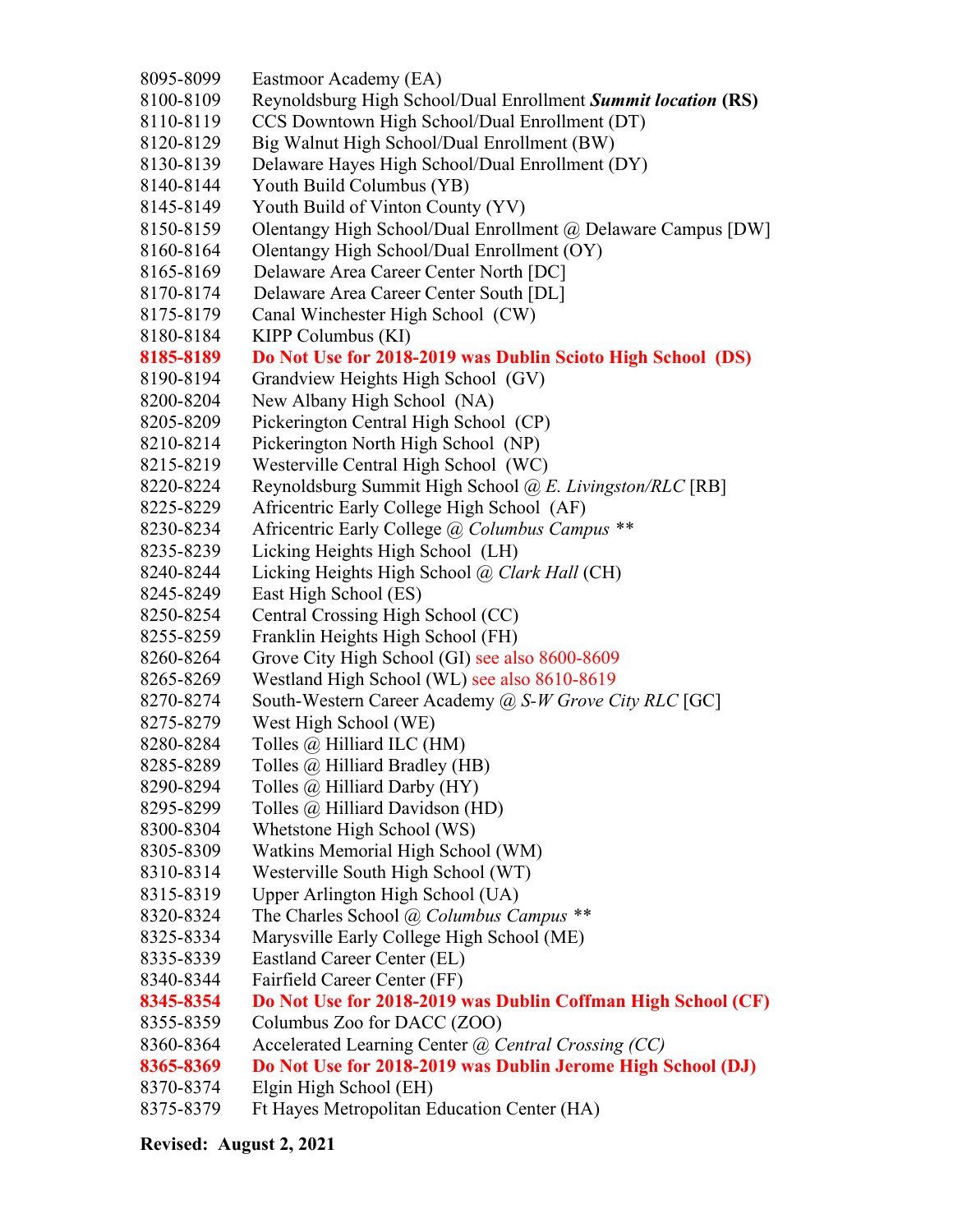- 8380-8384 Grove City Christian School (RO)
- 8385-8389 Groveport Madison High School (GP)
- 8390-8394 Jonathan Alder High School (JA)
- 8395-8399 Logan Elm High School (LE)
- 8400-8404 Marysville High School *@ Marysville Center (ML)*
- 8405-8409 Northland High School (NL)
- 8410-8414 Northridge High School (NR)
- 8415-8419 Ohio Hi-Point *@ Marysville Center (ML)*
- 8420-8424 South High School (SO)
- 8425-8429 Teays Valley High School (TV)
- 8430-8434 Tolles *@ Dublin Scioto (DS)*
- 8435-8439 Westerville North High School (WN)
- 8440-8445 New Lexington High School (NX)
- 8446-8459 Hilliard City Schools Innovative Learning Center ILC (HM)
- 8460-8474 Reynoldsburg High School/Dual Enrollment *E. Livingston location* **[RB]**
- 8475-8479 Columbus Prep Academy (CY)
- 8480-8484 Linden McKinley High School (LM)
- 8485-8489 Walnut Ridge High School (WR)
- 8490-8494 Mifflin High School (MI)
- 8495-8499 The Metro School (MS)
- 8500-8504 Arts & College Preparatory Academy (AC)
- 8505-8509 Tolles @ Dublin Coffman (CF)
- 8510-8514 Independence High School (IN)
- 8515-8519 Tri-Rivers Career Center (TR)
- 8520-8524 New Albany Middle School (NM)
- 8525-8539 Groveport Madison High School (GP)
- 8540-8544 Briggs High School (BR)
- 8545-8549 Hamilton Township High School (HT)
- 8550-8554 Metro Institute of Technology @ Franklin University/Phillips Hall (FN)
- 8555-8559 Beechcroft High School (BC)
- 8560-8562 **Culinary Program** @ PAST Foundation (PA)
- 8563-8564 **Culinary Program** @ Chocolate Café (FE)
- 8565-8569 Bishop Hartley High School (BH)
- 8570-8574 Bishop Rosecrans High School (RC)
- 8575-8579 Mid-East Career Center (MD)
- 8580-8584 Amanda Clearcreek High School (AM)
- 8585-8589 Heath High School (HH)
- **8590-8599 Do Not Use for 2018-2019 was Dublin Jerome High School (DJ)**
- 8600-8609 Grove City High School (GI) see also 8260-8264
- 8610-8619 Westland High School (WL) see also 8265-8269
- 8620-8624 Centennial High School (CN)
- 8625-8629 Early College Academy (EC)
- 8630-8634 Marion-Franklin High School (MF)
- 8635-8639 C-TEC Career Center (TE)
- 8640-8664 Dublin Emerald Campus (EM)
- 8665-8669 Dublin Emerald Campus (EM) UPDATED with additional section numbers
- 8670-8674 Horizon Science Academy (HZ) UPDATED
- 8675-8679 Pleasant High School (PL) UPDATED
- 8680-8684 St Charles Preparatory School (ST)

# **Revised: August 2, 2021**